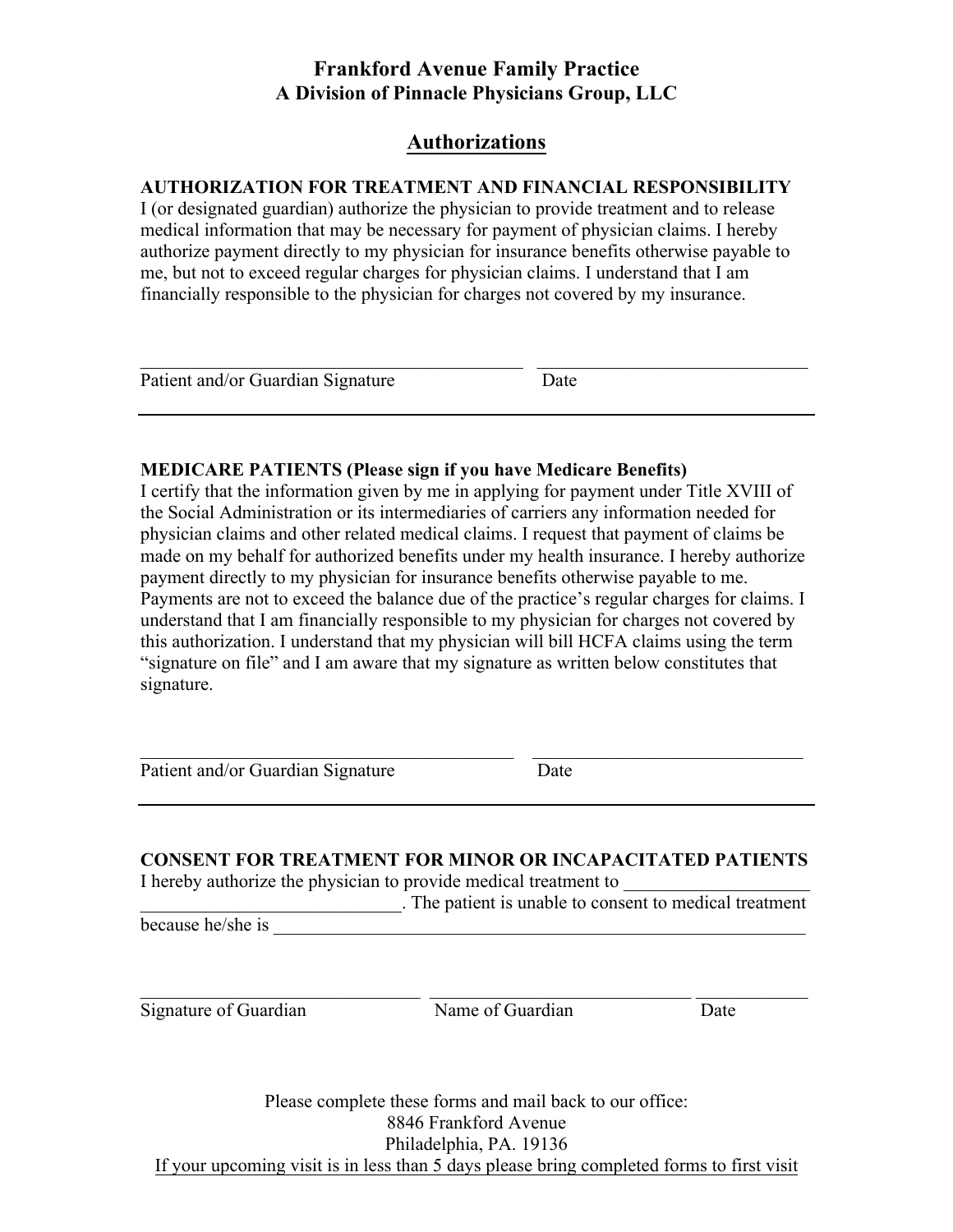## **Medical Information**

| Patient Name:     | Date of Birth: |
|-------------------|----------------|
| <b>ALLERGIES:</b> |                |

**PAST MEDICAL HISTORY**- Please circle if you have or had any of the following:

| Diabetes          | Low Back Problems Colitis |                          | Hay Fever                  |
|-------------------|---------------------------|--------------------------|----------------------------|
| Pneumonia         | Arthritis                 | Ulcers                   | <b>Blood Disorders</b>     |
| Asthma            | <b>Skin Diseases</b>      | <b>Stomach Disorders</b> | Migraines                  |
| <b>Bronchitis</b> | <b>Kidney Stones</b>      | <b>Heart Disease</b>     | <b>Thyroid Disease</b>     |
| Depression        | Tuberculosis              | <b>Kidney Disease</b>    | <b>High Blood Pressure</b> |
| Hepatitis         | <b>Venereal Disease</b>   | Other:                   |                            |

**MEDICATIONS:** (Prescription, Over-the-counter, Vitamins, Herbs, etc.)

| Drug Name: | Dose: |
|------------|-------|
| Drug Name: | Dose: |
| Drug Name: | Dose: |
| Drug Name: | Dose: |
| Drug Name: | Dose: |

#### **SURGERY AND HOSPITALIZATIONS**- (PLEASE LIST THE DATE AND REASON)

| Surgery: Gallbladder | Appendix | <b>Hysterectomy</b> |  |
|----------------------|----------|---------------------|--|
| Other <sup>1</sup>   |          |                     |  |

 $\mathcal{L}_\text{max} = \mathcal{L}_\text{max} = \mathcal{L}_\text{max} = \mathcal{L}_\text{max} = \mathcal{L}_\text{max} = \mathcal{L}_\text{max} = \mathcal{L}_\text{max} = \mathcal{L}_\text{max} = \mathcal{L}_\text{max} = \mathcal{L}_\text{max} = \mathcal{L}_\text{max} = \mathcal{L}_\text{max} = \mathcal{L}_\text{max} = \mathcal{L}_\text{max} = \mathcal{L}_\text{max} = \mathcal{L}_\text{max} = \mathcal{L}_\text{max} = \mathcal{L}_\text{max} = \mathcal{$ 

 $\mathcal{L}_\mathcal{L} = \mathcal{L}_\mathcal{L} = \mathcal{L}_\mathcal{L} = \mathcal{L}_\mathcal{L} = \mathcal{L}_\mathcal{L} = \mathcal{L}_\mathcal{L} = \mathcal{L}_\mathcal{L} = \mathcal{L}_\mathcal{L} = \mathcal{L}_\mathcal{L} = \mathcal{L}_\mathcal{L} = \mathcal{L}_\mathcal{L} = \mathcal{L}_\mathcal{L} = \mathcal{L}_\mathcal{L} = \mathcal{L}_\mathcal{L} = \mathcal{L}_\mathcal{L} = \mathcal{L}_\mathcal{L} = \mathcal{L}_\mathcal{L}$ 

Hospitalization other than for surgery: \_\_\_\_\_\_\_\_\_\_\_\_\_\_\_\_\_\_\_\_\_\_\_\_\_\_\_\_\_\_\_\_\_\_\_\_\_\_\_\_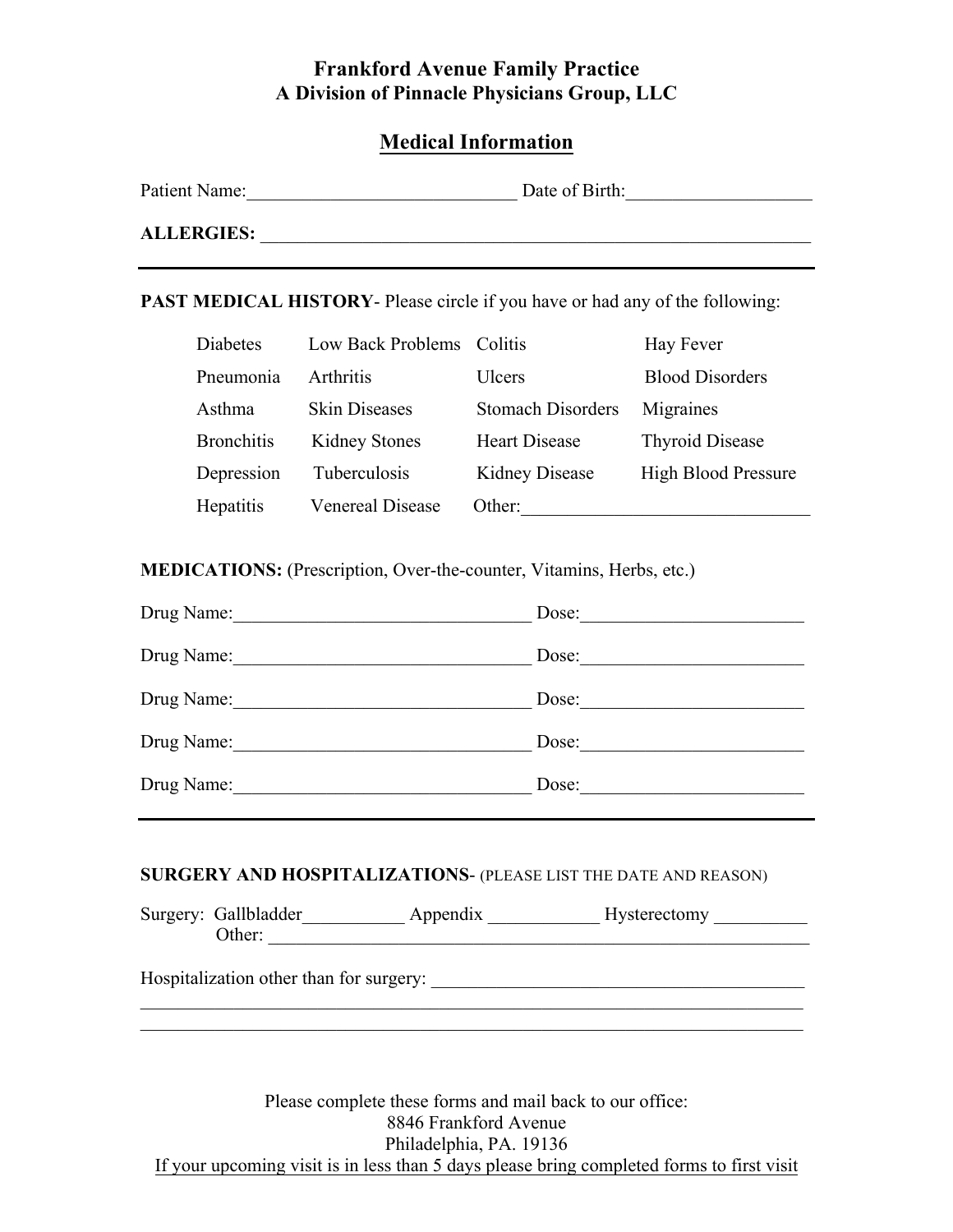**Family History**- has any member of your family (including parents, grandparents and siblings) ever had the following?

| Illness:                             | Which family member: |  |  |
|--------------------------------------|----------------------|--|--|
| Cancer                               |                      |  |  |
| Hypertension                         |                      |  |  |
| <b>Heart Disease</b>                 |                      |  |  |
| <b>Diabetes</b>                      |                      |  |  |
| <b>Strokes</b>                       |                      |  |  |
| Mental Disease (anxiety, depression) |                      |  |  |
| Drug or Alcohol addiction            |                      |  |  |
| Glaucoma                             |                      |  |  |
| <b>Bleeding Disease</b>              |                      |  |  |
| Other                                |                      |  |  |

#### **Preventative Care:**

| Name of Gynecologist:    |  |
|--------------------------|--|
| Method of birth control: |  |
| Last Mammogram:          |  |
| Last Colonoscopy:        |  |
| Last Bone Density Scan:  |  |

**Prevention:** Please circle yes (Y) or no (N)

- Y N Do you smoke?
- Y N Do you drink alcoholic beverages?
- Y N Do you drink tea or coffee?
- Y N Do you use illegal drugs?
- Y N Have you ever engaged in activity putting you at risk of getting AIDS/HIV?
- Y N Do you wish to be tested for AIDS/HIV?
- Y N Have you ever worked with chemicals, paints, asbestos or other hazardous materials? If yes, explain:
- Y N Are you in a relationship in which you have been physically hurt?
- Y N Do you wear seatbelts?
- Y N Do you visit the dentist on a regular basis?
- Y N Do you have a "Living Will"? (If yes, please provide a copy for your chart)
- Y N Do you have a power of attorney for health care decision making? If yes, please provide name and contact information:

 $\mathcal{L}_\text{max} = \mathcal{L}_\text{max} = \mathcal{L}_\text{max} = \mathcal{L}_\text{max} = \mathcal{L}_\text{max} = \mathcal{L}_\text{max} = \mathcal{L}_\text{max} = \mathcal{L}_\text{max} = \mathcal{L}_\text{max} = \mathcal{L}_\text{max} = \mathcal{L}_\text{max} = \mathcal{L}_\text{max} = \mathcal{L}_\text{max} = \mathcal{L}_\text{max} = \mathcal{L}_\text{max} = \mathcal{L}_\text{max} = \mathcal{L}_\text{max} = \mathcal{L}_\text{max} = \mathcal{$ 

Y N Are you an organ donor?

Patient Signature Date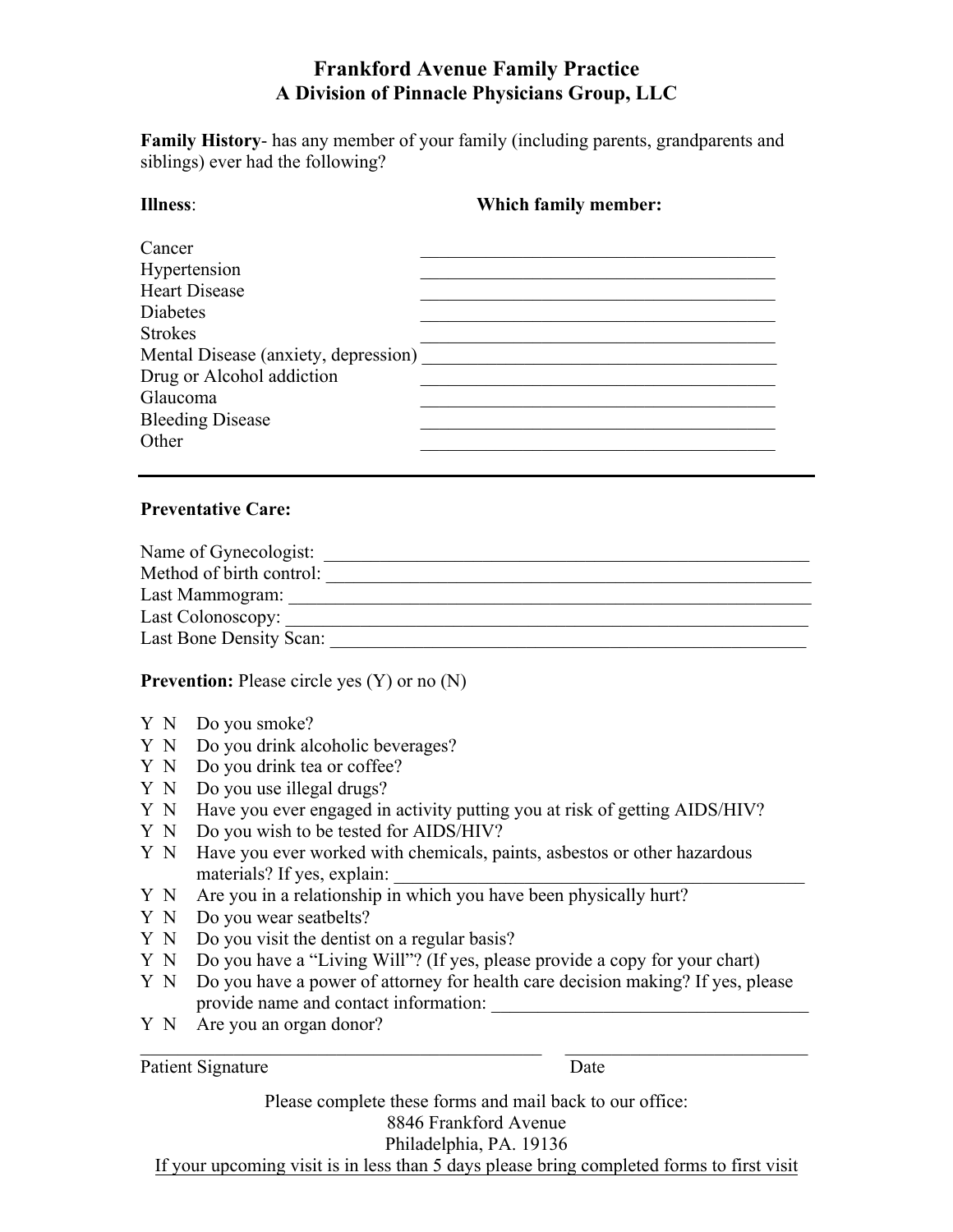### **Request for Confidential Communication of Your Protected Health Information**

In our efforts to comply with the Health Insurance Portability and Accountability Act (HIPAA), we need to be certain that we protect your privacy to your wishes when it comes to your family, friends and co workers.

### **Please circle your response to the following:**

- May we leave a detailed message (lab results, etc.) on a cell voicemail? Cell number:  $\gamma$  and  $\gamma$  Yes No N/A
- May we leave a detailed message (lab results, etc.) on a home voicemail? Home number: \_\_\_\_\_\_\_\_\_\_\_\_\_\_\_\_\_\_\_\_\_\_\_\_\_\_\_ Yes No N/A
- May we leave a detailed message (lab results, etc.) on a work voicemail? Work number: \_\_\_\_\_\_\_\_\_\_\_\_\_\_\_\_\_\_\_\_\_\_\_\_\_\_\_\_ Yes No N/A
- May we discuss your appointments/treatment with your spouse? Yes No N/A Spouses Name:
- If you are over the age of 18, may we discuss your appointments/ treatments (lab results, etc.) with your parents or guardian? Yes No N/A
- If you are over the age of 18, may we discuss your appointments/treatments (lab results, etc.) with your children? Yes No N/A
- May we leave a message concerning your appointments with a co worker or receptionist that regularly answers your calls? Yes No N/A

**You must inform us in writing of any changes in your directives. This record takes effect immediately and will be kept in your chart along with your acknowledgement of receipt of your Notice of Privacy Practices.** 

 $\_$  , and the set of the set of the set of the set of the set of the set of the set of the set of the set of the set of the set of the set of the set of the set of the set of the set of the set of the set of the set of th

Signature Date

Name Printed Date of Birth

 $\_$  , and the set of the set of the set of the set of the set of the set of the set of the set of the set of the set of the set of the set of the set of the set of the set of the set of the set of the set of the set of th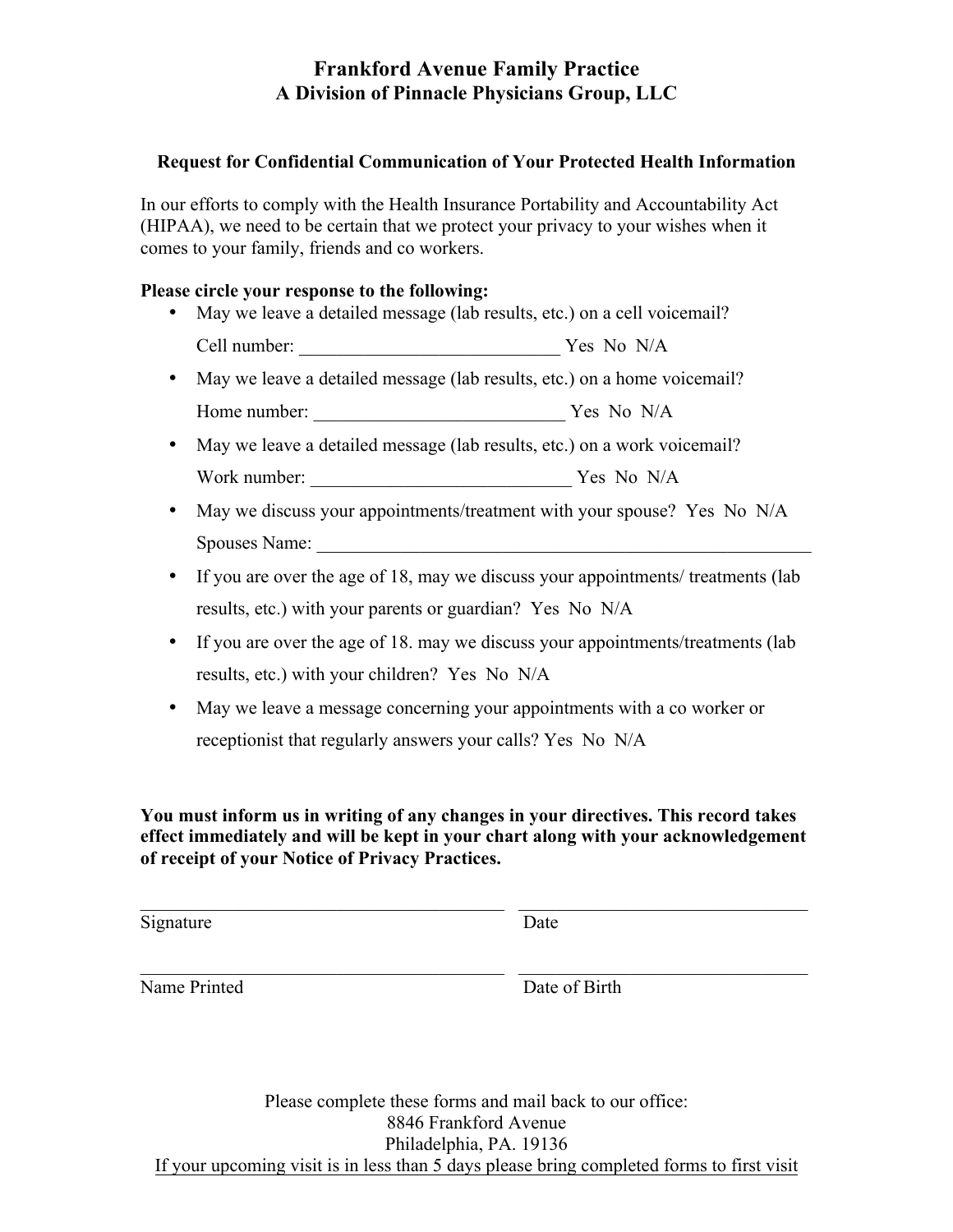### **PATIENT REGISTRATION FORM DISCLOSURES & CONSENTS**

| <b>Patient Name:</b> | Date of Birth: |  |
|----------------------|----------------|--|
|                      |                |  |

#### **ASSIGNMENT OF INSURANCE BENEFITS:**

I hereby authorize direct payment of my insurance benefits to Frankford Avenue Family Practice's affiliated professional associations or the physician individually for services rendered to my dependents or me by the physician or under his/her supervision. I understand that it is my responsibility to know my insurance benefits and whether or not the services I am to receive are a covered benefit. I understand and agree that I will be responsible for any co-payment or balance due that Frankford Avenue Family Practice is unable to collect from my insurance carrier for whatever reason.

#### **MEDICARE/MEDICAID/CHAMPUS INSURANCE BENEFITS:**

I certify that the information given by me in applying for payment under these programs is correct. I authorize the release of any of my or my dependent's records that these programs may request. I hereby direct that payment of my or my dependent's authorized benefits be made directly to Frankford Avenue Family Practice's affiliated professional associations or the physician on my behalf.

#### **LAB/X-RAY/DIAGNOSTIC SERVICES:**

I understand that I may receive a separate bill if my medical care includes lab, x-ray, or other diagnostic services. I further understand that I am financially responsible for any co-pay or balance due for these services if they are not reimbursed by my insurance for whatever reason.

#### **ACKNOWLEDGEMENT OF POTENTIAL FINANCIAL INTEREST IN ANCILLARY SERVICES**

I acknowledge that my treating physician may have a financial interest in the overall performance of ancillary services as part of his/her affiliation with a group practice. I understand that I should contact my treating physician if I have any questions regarding his/her potential financial interest in the ancillary services. I further understand that I am free to choose where I receive medical services and that I may discuss with my physician the availability of alternative treatment facilities if I so desire.

#### **CONSENT TO TREATMENT**

I hereby consent to evaluation, testing and treatment as directed by my Frankford Avenue Family Practice physician or his or her designee.

 $\mathcal{L}_\text{max}$  , and the contribution of the contribution of the contribution of the contribution of the contribution of the contribution of the contribution of the contribution of the contribution of the contribution of t

 $\mathcal{L}_\text{max}$  , and the contribution of the contribution of the contribution of the contribution of the contribution of the contribution of the contribution of the contribution of the contribution of the contribution of t

Patient Signature Date

Guarantor Signature Date (if different from patient)

Guarantor Name Printed

 $\mathcal{L}_\text{max}$  , where  $\mathcal{L}_\text{max}$  and  $\mathcal{L}_\text{max}$  and  $\mathcal{L}_\text{max}$